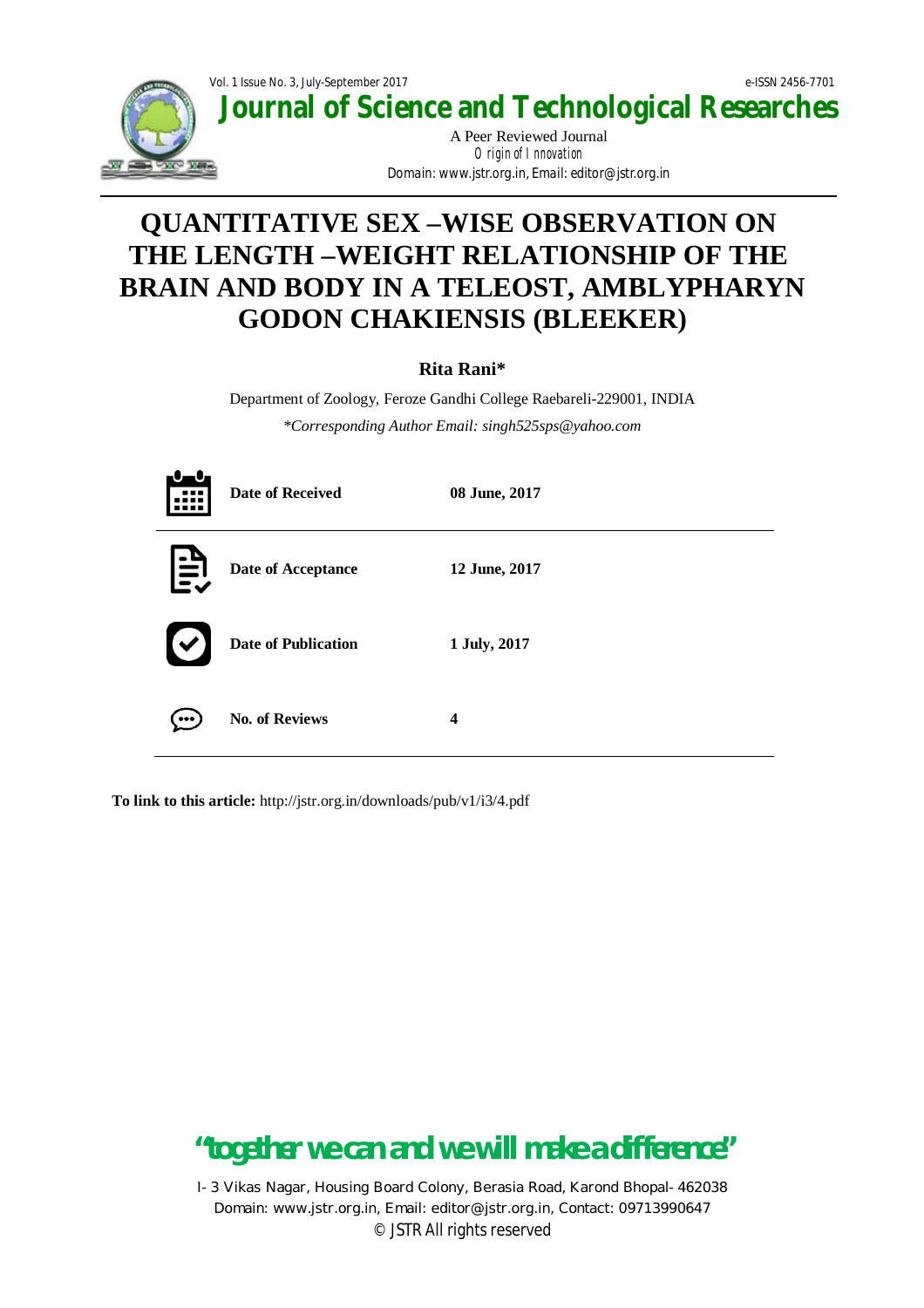## **QUANTITATIVE SEX –WISE OBSERVATION ON THE LENGTH –WEIGHT RELATIONSHIP OF THE BRAIN AND BODY IN A TELEOST, AMBLYPHARYNGODON CHAKIENSIS (BLEEKER)**

#### **Rita Rani\***

Department of Zoology, Feroze Gandhi College Raebareli-229001, INDIA

*Em*ail: *singh525sps@yahoo.com*

### **ABSTRACT**

The quantitative sex-wise observations were made for length-weight relationship like standard length-brain length (SL-BL) and standard length brain weight (SL-BRW) relationship in *Amblypharyngodon chakiensis, a* teleost. Regression coefficient for SL-BL relationship in females is 0.1042 and that of males is 0.0303, while SL-BRW relationship in *A.chakiensis* indicate that in females the regression coefficient is 0.4597 and in males it is 0.4078. Thus the rate of growth of brain length and brain weight is found to be higher in females.

*Keywords: SL - BL Relationship, Regression Coefficients, Brain Weight, A.Chakiensis.*

#### **INTRODUCTION**

Although enough work has been done on the morphology of the brain, references are scarcely available on the detailed statistical analysis of brain and its various internal measurements in fishes. Knowledge of the morphometric analysis is limited to the studies of Geiger (1956),Ridet *et al*.(1973) Bauchot *et al*.(1973 & 1979),Jafri & Noori (1976),Bhatt & Singh (1982), Sherly (1993) and Chin (1999). The present paper deals with the statistical analysis of the sex-wise comparison of the standard length-brain length (SL-BL) and standard length-brain weight (SL-BRW) relationship may be useful in emphasizing sex- wise relationship and variations occurring in other fishes and in higher vertebrates also.

#### **METHODOLOGY AND RESULTS**

Monthly sample of *A.chakiensis* includes a total of 102 specimens, 45 males and 57 females,for a period of one year. Fresh specimens were used for the analysis .length- weight measurements of the brain and body were recorded in all the 102 specimens and measurements were done sex- wise. In *A.chakiensis* weight of the fish ranged from 3000 mgms to 11000 mgms, standard length 50-90 mm, brain length 5-12 mm and brain weight 0.12-0.32 mgm. Covariance analysis is used to infer whether the growth pattern is significantly different between the sexes. The regression coefficient (b) and the regression graphs were calculated with the computer by using formula y  $= bx + a$ .

*Standard length-brain length* (SL-BL) *relationship*: The results of the covariance analysis is presented in Fig. 1 and Table I. If the slope given by Fs values is significantly different in SL-BL relationship, a significant Fs clearly indicates a difference in the growth pattern. Here the rate of growth of brain length is greater in female. The regression coefficient (b)  $=0.1042$  in females and 0.0303 in males. The regression line  $Y = 0.1042x + 1.4161$  in females and Y=0.0303x +5.8875 in males.

*Standard length-brain weight* (SL-BRW) *relation ship*: The covariance analysis for this relationship is p resented in Table I and Fig.2. The slope here is not sig nificant but the elevation is found significant and the r ate of growth of the brain weight is found higher in fe males. The regression coefficient  $(b) = 0.4597$  in fema le and  $0.4078$  in males. The regression line Y = 0.4597  $x +0.5271$  in females and  $Y = 0.4078x +2.0828$  in male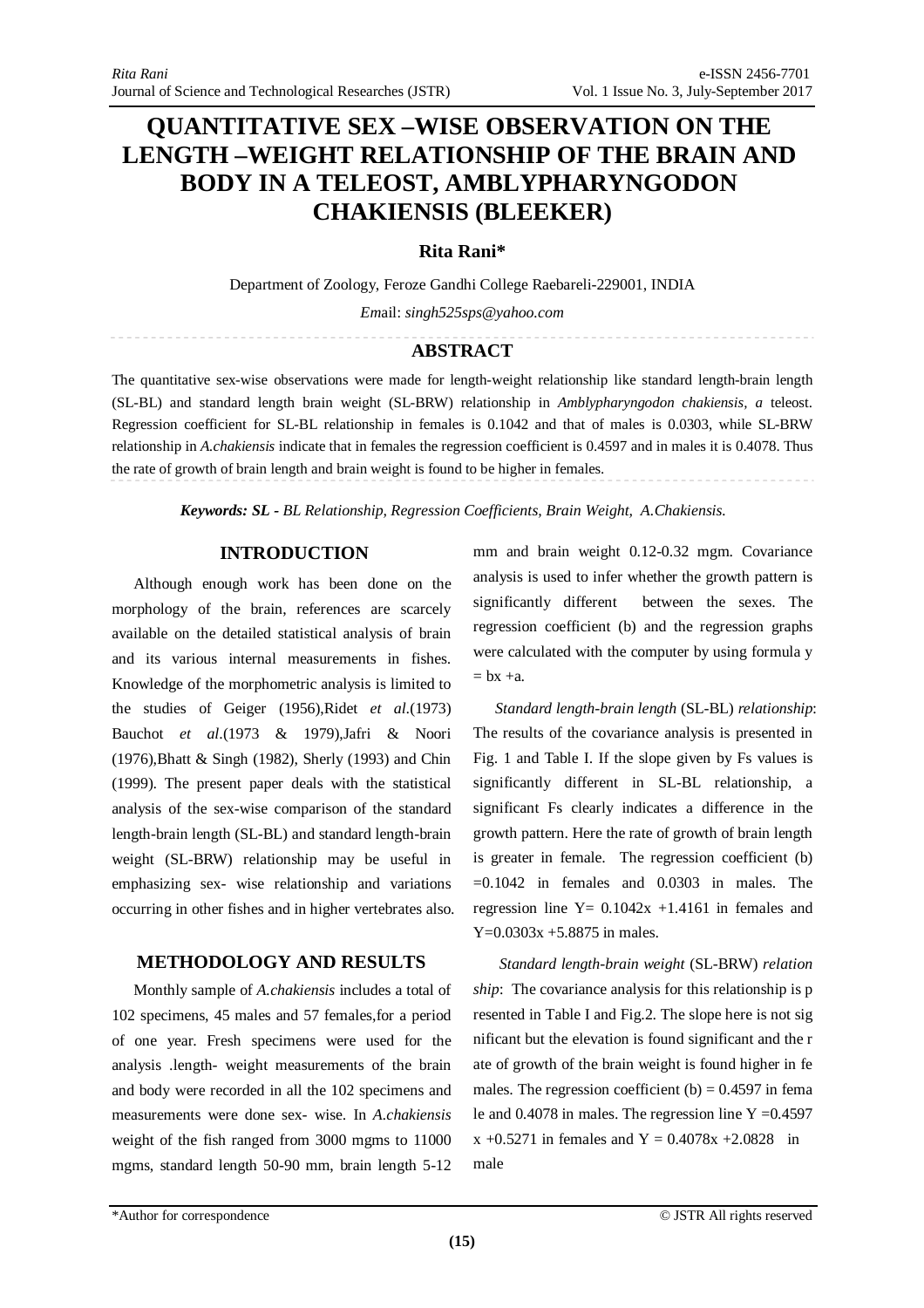

**Fig. 1-2**: regression graph in *A.chakiensis.*1 Standard length – brain length relationship; 2. Log standard length – log brain weight relationship.

|                              |  |  |  |  |  |  |  |  |  | Table I: Results of covariance analysis-standard length, brain length and brain weight relationship in |  |
|------------------------------|--|--|--|--|--|--|--|--|--|--------------------------------------------------------------------------------------------------------|--|
| Amblypharyngodon chakiensis. |  |  |  |  |  |  |  |  |  |                                                                                                        |  |
|                              |  |  |  |  |  |  |  |  |  |                                                                                                        |  |

| <b>Parameters</b>        | df  |          | <b>SL-BL</b> | <b>LOG SL-LOG BRW</b> |            |  |
|--------------------------|-----|----------|--------------|-----------------------|------------|--|
|                          |     | SS       | <b>MSS</b>   | SS                    | <b>MSS</b> |  |
| Females                  | 57  | 112.1264 | 1.9671       | 0.5785                | 0.0101     |  |
| Males                    | 45  | 72.6088  | 1.6135       | 0.2154                | 0.0053     |  |
|                          | 102 | 184.7352 | 1.8111       | 0.7939                | 0.0108     |  |
| Pooled                   | 103 | 202.5058 | 1.9660       | 0.7944                | 0.0081     |  |
| Difference between slope |     | 17.7705  | 17.7705      | 0.0005                | 0.0005     |  |
| $W + B$                  | 104 |          |              | 0.9485                | 0.0095     |  |
| Between adjusted means   | 1   |          |              | 0.1540                | 0.1540     |  |
| Fs (comparing slopes)    |     |          | 9.8119**     | $0.0640**$            |            |  |
| Fe (comparing elevation) |     |          |              |                       | 19.0067    |  |

\*\* = Significant  $(\leq 0.001)$ 

#### **DISCUSSIONS**

The degree of correlation for various measurements of the brain and body can be calculated by quantitative analysis. Some significant allometric coefficients for intra- speciesific , interspecific and interfamiliar variabilities have been determined in a few fish species by Bauchot *et al,(*1973 & 1979),Bhatt & Singh (1982) have studied the quantitative observations on the length-weight relationship of the brain and body in two cold water teleost. According to them the size of brain increases with the growth of the body and this fully agrees with my findings. The regression analysis in *A.chakiensis* indicates the degree of relationship of the brain-length and brainweight in relation to its standard length which is higher for females than males. Bauchot *et al*. (1986) have created a fish base data. Jafri & Noori (1976) have noticed an increase in brain weight continued even when the growth of brain length and body length is considerably slowed down. This never supports the finding in *A.chakiensis*, as medium sized fishes show highest brain weight ratios than adults. Sherly (2003) showed in the *Glossogobius giuris*, medium sized fishes show larger brains than juveniles. Chin (1966) has developed the photographic atlas of brain in reef fishes. Again Albert *et al.* (1999) presented the brain weight observation table of 77 fishes representing 18 new families. Sex-wise analysis in *A.chakiensis* indicates that brain length and brain weight are directly proportional to its standard length through highest development was found in females. Further females have an average size greater than that of males.

#### **ACKNOWLEDGEMENTS**

The authors are thankful to Dr. A.G.Ponniah, Director, National Bureau of Fish Genetic Resource Lucknow for invaluable co-operation, procurement of literature.